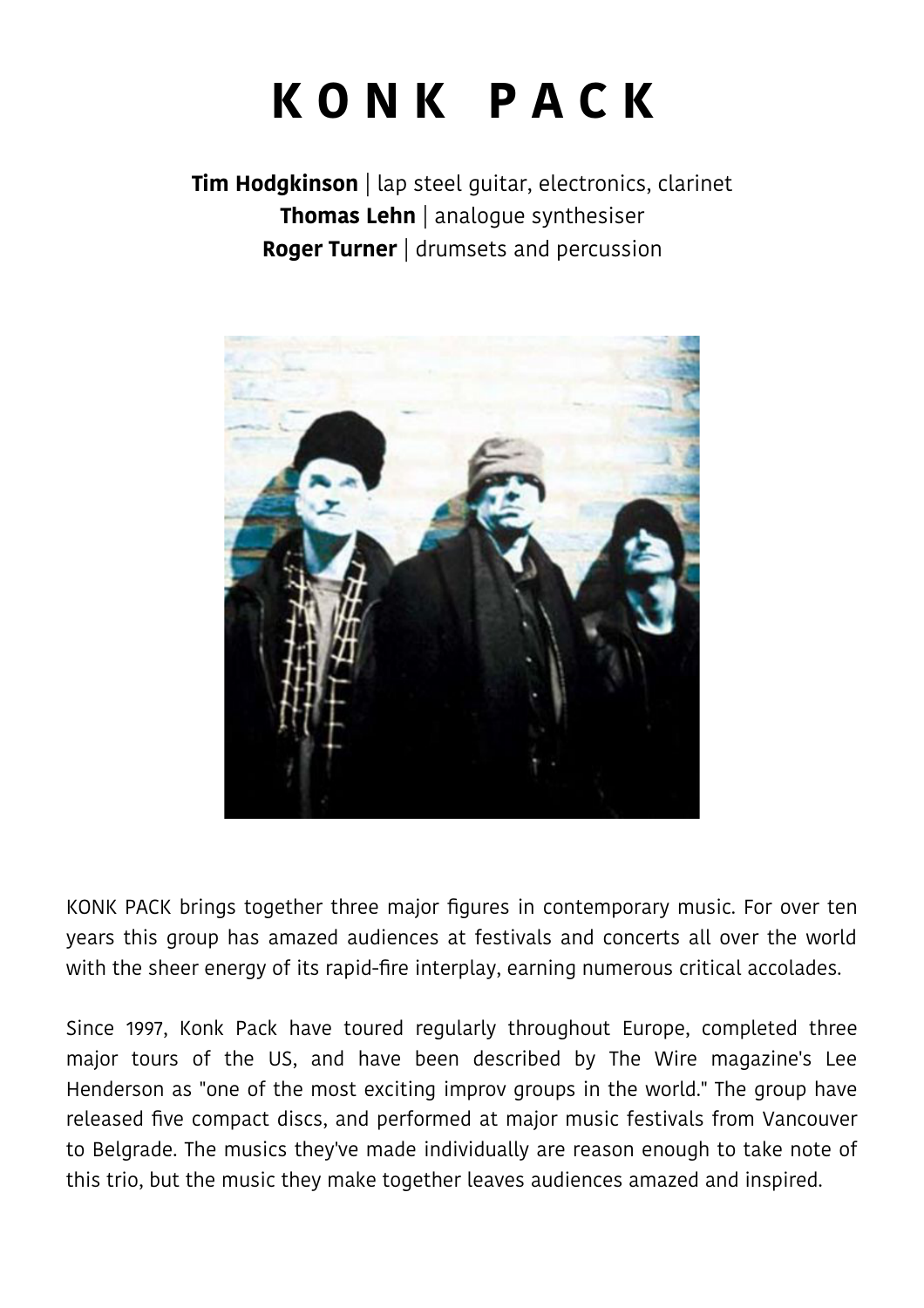## **Artists Biographies**

## **Tim Hodgkinson**

Increasingly lauded as a contemporary composer, with works featured at international contemporary music festivals, and a set of pieces for ensemble out on the Mode label, Hodgkinson has also a powerful commitment to intense and highly energised performance practice. In over thirty years' work he has placed himself in a series of defnitive projects, whether as cofounder of the seminal *Henry Cow* group, as saxophonist with influential avant metal band *God*, or as bass clarinet soloist in the spectral compositions of Iancu Dumitrescu. His lap steel guitar playing remains completely uncategorisable bringing subdued and not so subdued echoes of rock musics and other ethnicities.

[www.timhodgkinson.co.uk](http://www.timhodgkinson.co.uk/) | [timhodgkinson.bandcamp.com](https://timhodgkinson.bandcamp.com/)

## **Thomas Lehn**

Schooled both as a concert pianist playing contemporary repertoire and as a recording technician, Thomas Lehn deploys a huge musicality through his unique chosen outlet the analogue synthesiser. This instrument allows him extremely close and immediate contact with all aspects of sound modification - a vast gamut of living electronic sound produced with unmatched speed and fuency. Thomas Lehn simply represents a coming-of-age of electronic sound production in the domain of concert performance that sets a standard for the entire medium. He is therefore unsurprisingly an essential member of many of the most active and signifcant projects in this highly international and dynamic scene.

[www.thomaslehn.com](http://www.thomaslehn.com/)

### **Roger Turner**

Over decades Roger Turner has brought the renowned volcanic power and fnely honed precision of his drum work to ensembles that have often forged real connections with musicians both sides of the Atlantic. In addition he has worked extensively in the microscopic laboratory of the acoustic duo situation where he acquired a highly developed sense of detail and of dynamic control. One of that select group of world-class players who have collectively redefned the language of contemporary percussion. In Turner's hands minute infections of tension can shape the group's musical direction and galvanise a new level of audience experience.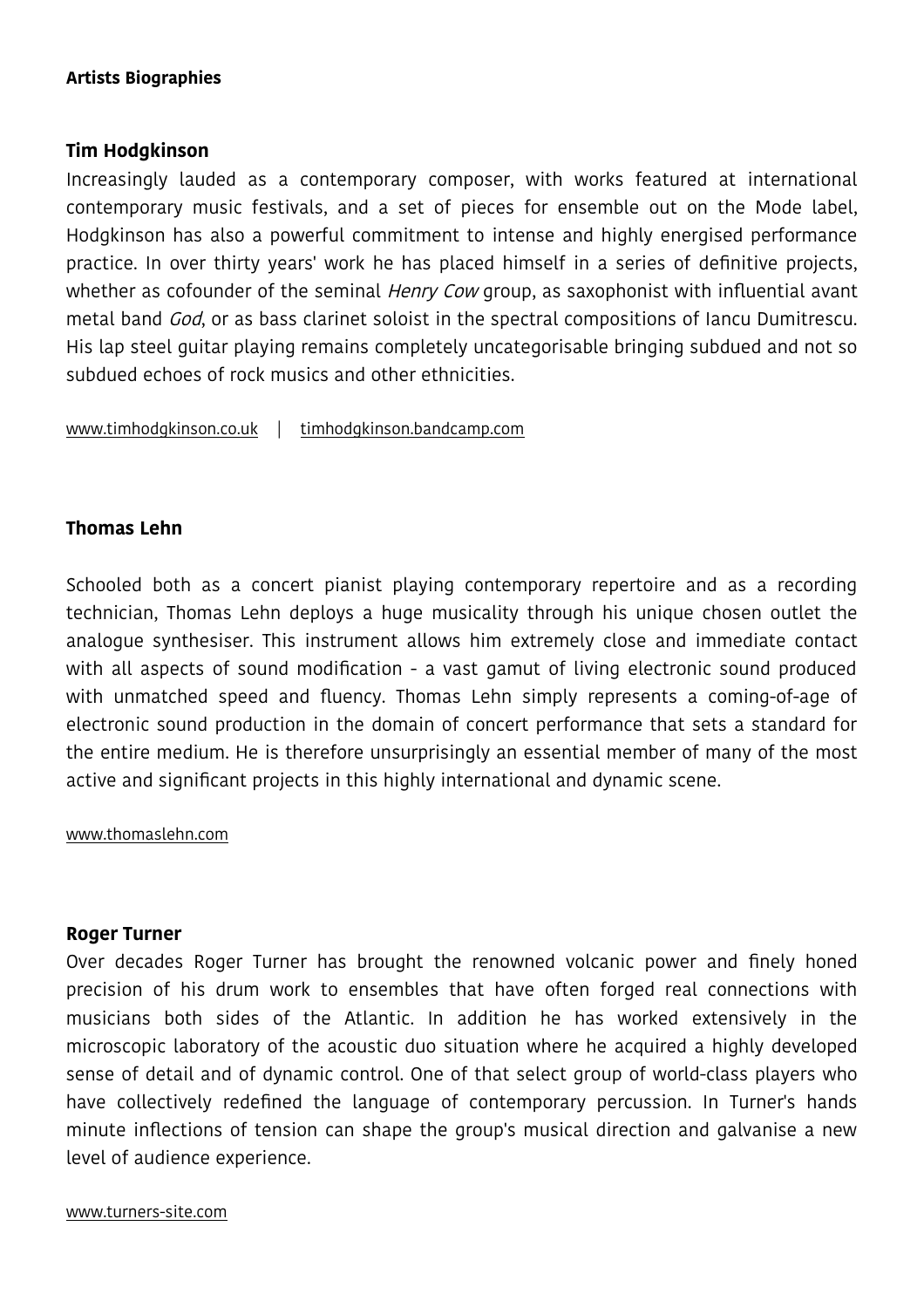#### **Press**

"Heading towards their 15th anniversary in 2012, the German-British trio Konk Pack continues to be the gold standard against which any band of electro-acoustic improvisers must be measured." **Ken Waxman** | Jazzword

"I've caught Konk Pack live a half dozen times through the years and have been knocked out on each & every occasion. What makes this trio special is that their music is so focused and intense, that you often feel exhilarated by listening. You can't do anything else or have any distractions while listening since you will be swept away."

#### **Bruce Gallanter** | Onsen

"Konk Pack boasts a line-up that springs from diverse quarters, combining to make a gloriously intuitive barrage of sounds, both soft and savage. They've been together for 13 years, facilitating empathy without banishing unpredictability. To witness both of these gigs was to marvel at a band revealing completely diferent aspects of their ongoing vocabulary."

#### **Martin Longley** | All About Jazz

"The free improvisation of the trio Konk Pack is like a blast of science — a kind of controlled chaos in the hands of experts. Being musically proficient is not enough for Konk Pack; the players feed off the collective energy and have an uncanny ability to collectively shape their abstract constructions with a keen understanding of the power of varied dynamics."

#### **Ernie Paik** | The Pulse , Chattanooga

"I can't think of an improvising group more explosive than this European trio - percussionist Roger Turner, guitarist Tim Hodgkinson, and synth maestro Thomas Lehn bite down hard on whatever they play, confronting even delicate passages with taut intensity. …I've seen so much free improv that some of it feels as predictable as 'Chopsticks', but these guys keep me pinned to the wall, happily anticipating the next shock." **Peter Margasak** | Chicago Reader

"Grob label artists Konk Pack are utterly awesome. Featuring Thomas Lehn on the craziest old EMS synthi A, Tim Hodgkinson on fat guitar and Roger Turner on percussion, the show is awkwardly brilliant and defant. With startling combinations of punkish nuisance, ingenious change-ups, and rolling, stumbling, tripping and fipping sound inventions, Konk Pack are one of the most exciting Improv groups in the world." **Lee Henderson** | The Wire

"Heralded by a release on the Grob label - Big Deep, recorded in Rome, Tilburg and Brussels - Konk Pack's appearance at a central London venue attracted a sell-out crowd. The accelerated,interactive electronica of Roger Turner (percussion), Tim Hodgkinson (deconstructed tabletop guitar) and Thomas Lehn (analogue synth) arises from a scintillating heap of sonic detritus the way an artifcial intelligence manifests itself in a Manga movie: a writhing mass of automobiles, arcade consoles, street furniture and mobile phones. Hodgkinson attacks his amplifed strings with plectrum and bow, his specs glinting as he waits for the right awkward moment to kloodge a sonic shard on the side of one of Turner's amazingly vocalised motifs (at times you swear you hear collaborator Phil Minton's mucal snorts). Lehn restricts his pianism on analogue synth to pinched blurts, but still manages to resemble a switched-on Liszt. Although we itched to interrupt with applause, Konk Pack played an unbroken 45 minute set: fun debris, rollicking freakouts ... and one magical section of scrape and pling where the music seemed to play itself."

**Ben Watson** | The Wire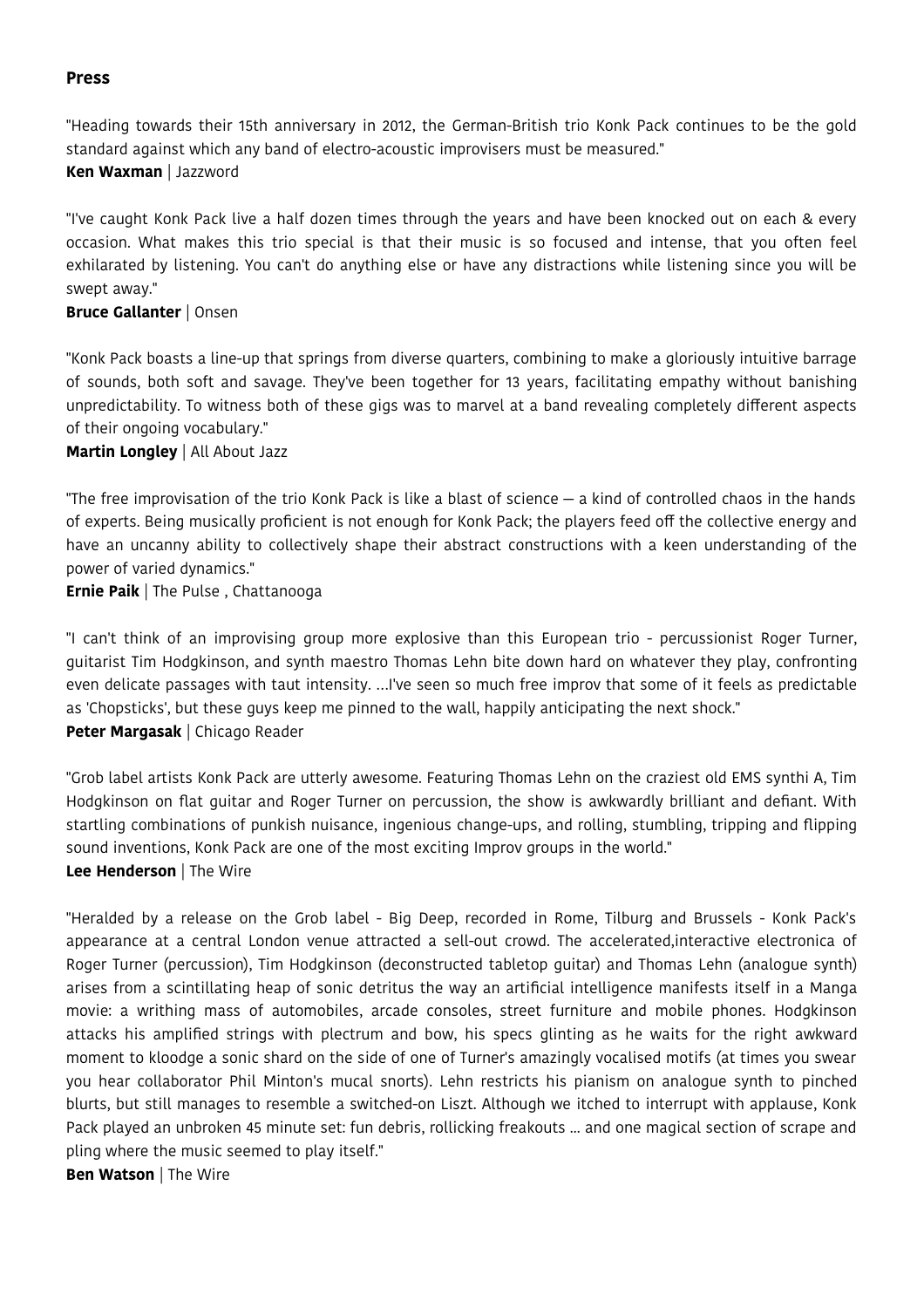"Collectively improvised music comes in many forms, with as many degrees of success. Only some genuinely presses the envelope, pushing into a terrain where the unknown can happen and where even the best players encounter risk. On that transcendent scale, the trio Konk Pack - Tim Hodgkinson on table-top guitar and clarinet, Thomas Lehn on synthesizer, and the wondrous Roger Turner on percussion - fared best among the groups at this festival [Festival International Musique Actuelle Victoriaville, May 2000], creating music in which a barrage of discreet particles bounced around, colliding in a universe in which chance and interactivity blurred into one another. Playing at one o'clock on Saturday afternoon in the festival's smallest venue, Konk Pack established a benchmark by which other improvisers' performances would inevitably be judged."

#### **Bill Smith** | Coda Magazine

"As for pure total improvisation, the verdict on german-english trio Konk Pack was unanimous. Even listeners unreceptive to improvised noise (bending frequencies and sound-textures via an analog synth, manipulation of a guitar on a table, free percussion, etc) were won over by these subtle sonorities superbly segued, magnifcent interplay."

**Alain Brunet** | La Presse, Montreal

#### **CD Releases**

Four CDs had been released on German label GROB :

**Big Deep** (1999) [GROB 102] [www.churchofgrob.com/Churchofgrob/catalog/grob102/grob102.html](http://www.churchofgrob.com/Churchofgrob/catalog/grob102/grob102.html) [track list & details](https://www.discogs.com/release/616224-Konk-Pack-Big-Deep)

**Warp Out** (2001) [GROB 323] [www.churchofgrob.com/Churchofgrob/catalog/grob323/grob323.html](http://www.churchofgrob.com/Churchofgrob/catalog/grob323/grob323.html) [track list & details](https://www.discogs.com/release/893396-Konk-Pack-Warp-Out)

**off leash** (2004) [GROB 654] [www.churchofgrob.com/Churchofgrob/CATALOG/Grob654/index.html](http://www.churchofgrob.com/Churchofgrob/CATALOG/Grob654/index.html) [track list & details](https://www.discogs.com/release/1271033-Konk-Pack-Off-Leash)

**the black hills** (2010) [GROB 962] [www.churchofgrob.com/Churchofgrob/CATALOG/Grob962/index.html](http://www.churchofgrob.com/Churchofgrob/CATALOG/Grob962/index.html) [track list & details](https://www.discogs.com/release/2392826-Konk-Pack-The-Black-Hills)

The latest release has been published on US-american, Baltimore-based label Knock'em Dead Records :

**Doing The Splash** (2013) [kdr003] www.knockemdeadrecords.com/shop-doing-the-splash-by-konk-pack.php [track list & details](https://www.discogs.com/release/4978785-Konk-Pack-Doing-The-Splash)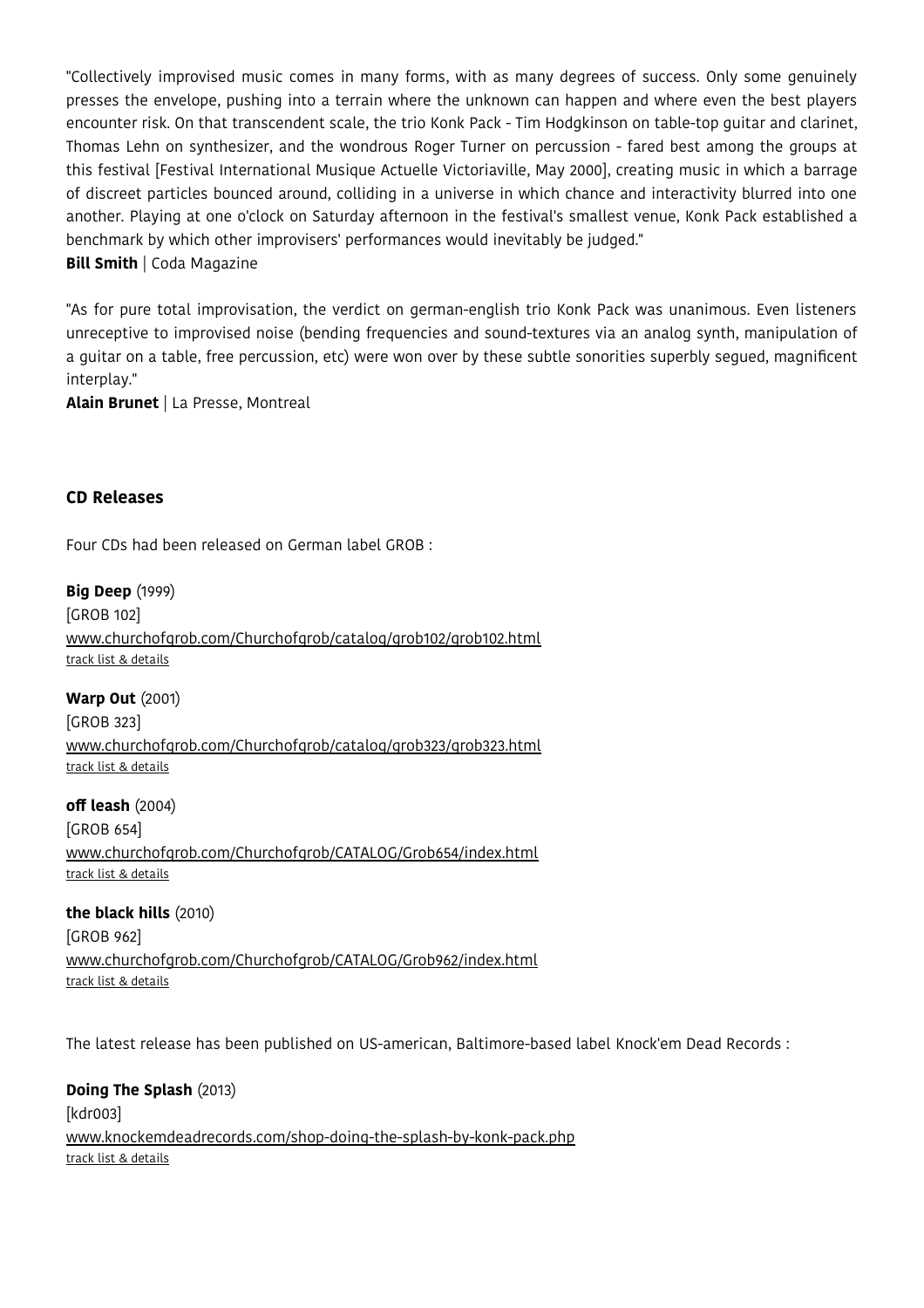#### **Festival Appearances**

Victoriaville/CA, **FIMAV** 2000 Vandoeuvre-les-Nancy/FR, **Musique Action** 2000, 2007 Mhere/FR, **Fruits de Mhere** 2000 Wels/AT, **Music Unlimited** 2000 Bourges/FR, **Synthese** Festival 2001 Nickelsdorf/AT, **Konfrontationen** 2001 Prague/CZ, **Alternativa** Festival 2001 Bratislava/SK, **Next** Festival 2001 Utrecht/Rotterdam/NL, **Rumor** Festival 2001 Belgrade/RS, **ring ring** festival 2002 Mulhouse/FR, **Jazz a Mulhouse** 2002 Mhere/FR, **Fruits de Mhere** 2003 Vancouver/CA, **Dangerous Currents** Festival 2003 Nottingham/UK, **Now** 2006 Barcelona/ES, **LEM** 2006 Frankfurt/DE, **ROT** Festival 2009 Caen/FR, **Interstice** Festival 2010 Lille/FR, **Muzzix** 2011 Le Havre/FR, **piednu** Festival 2011, 2015 Dachau/DE, **Jazzherbst** 2011 Tours/FR, **Total Meeting** 2011 St. Etienne/FR, **Musiques Innovatrices** 2014 Paris/FR, **CRAK** Festival 2014 Bologna/IT, **Angelica** 2016 Oslo/NO, **Blow Out** 2016 Newhaven/UK, **Fort Process** 2016 Moscow/RU, **Jazz in autumn - Impro** 2016 Saint-Silvain-sous-Toulx/FR, **Le Bruit de la Musiques** 2017 Guelph/CA, **Guelph Jazz Festival**, 2018

#### **Tours**

1998: Italy 1999: Belgium, The Netherlands 2000: UK, Germany, Canada, France 2001: UK, Germany, Slovenia, Croatia, USA, Austria, Netherlands, Czech Republic 2002: UK, Germany, Austria 2003: UK, Italy, Canada, France 2004: UK, France, Germany, Austria 2005 & 2006 : UK 2008: 10 Years Anniversary Tour: Netherland, Germany Italy 2009: Sweden, Germany 2010: France, USA 2011: France 2012: Scotland & England 2013: USA 2014: France, Switzerland, Germany, Italy 2015: France 2018: Canada, USA